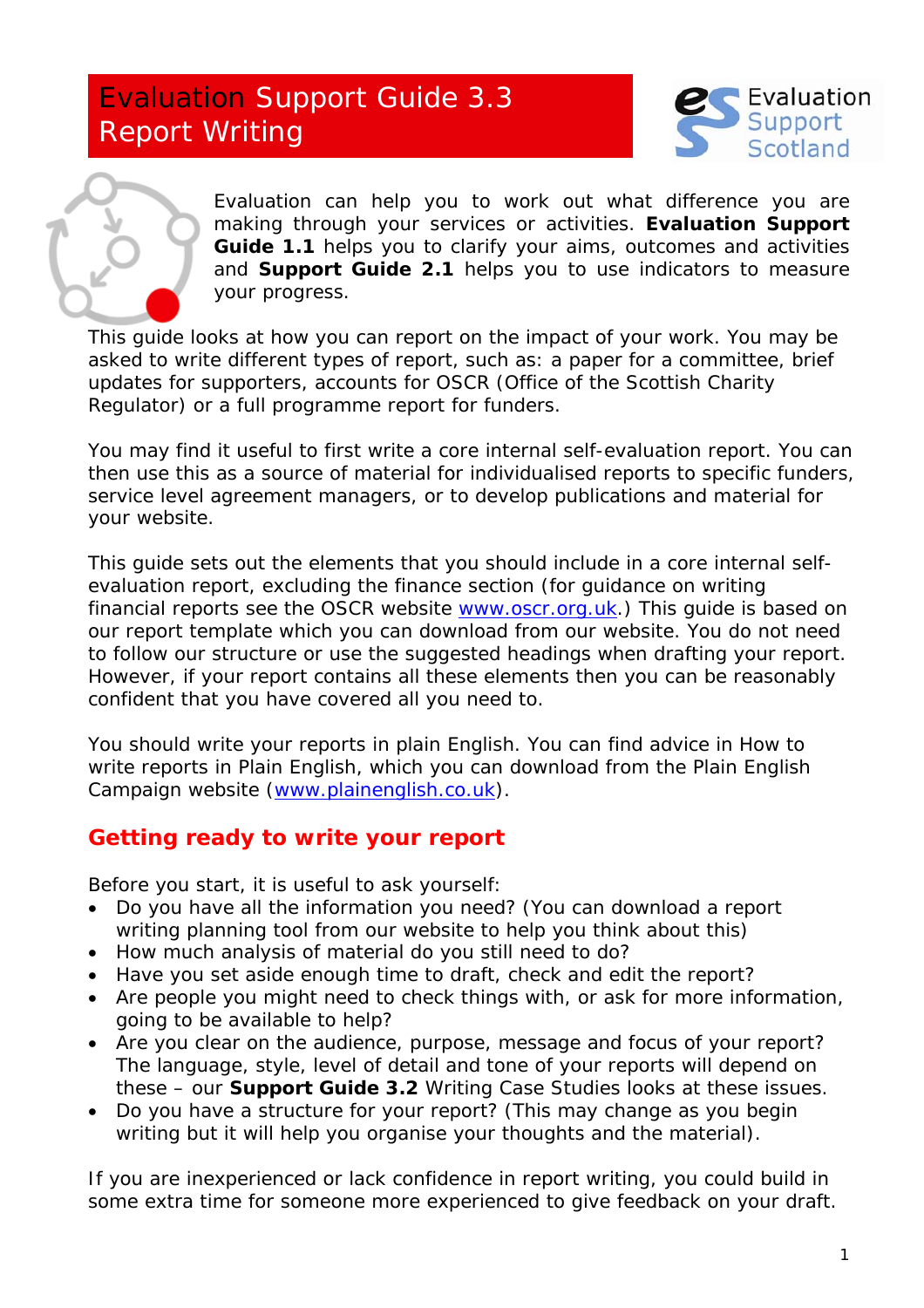# **Project aims, outcomes and activities**

These sections of your report are the same as the three elements of your CES Planning Triangle (otherwise known as the Weaver's Triangle, see **Support Guide 1.1** *Clarifying your Aims, Outcomes and Activities*). If you have one of these you can easily cut and paste your aims and outcomes into the report. You may need to set out your activities in more detail, particularly if you deliver a range of services.



If your aims and outcomes are not easily available then you may have difficulty in writing your report!

You will probably find it easy to write about your activities. So this section of the report can become quite long. Think about the overall balance of the report and its purpose. A funder will want to know about the impact of your work, while a project doing similar work to you, may be more interested in your activities.

You may find it useful to add in some of the targets that you have set at the start, for example:

- *Deliver training on drug and alcohol awareness to 200 school pupils.*
- *Support 30 people in befriending relationships with volunteers.*
- *Run 38 weekly drop-in sessions for those recovering from mental ill health.*

#### **Headline achievements**

These are your most important facts! Think carefully about the key points you want people to understand about the difference you are making. You only need a few short sentences. The shorter and simpler the better - staff and Board members can memorise them to advocate for your organisation. Or a funder may start to tell other funders about your achievements!

Don't overload this section with output delivery statistics – it should be about the headlines only. Remember to emphasise your outcomes!

*"Fifty of our clients secured new jobs or training after finishing our course"* is a headline achievement.

*"We secured funding for three more years from the Big Lottery Fund, this means we can sustain our service to those most in need."* Although this is vital to the future of your organisation, it is not really a headline.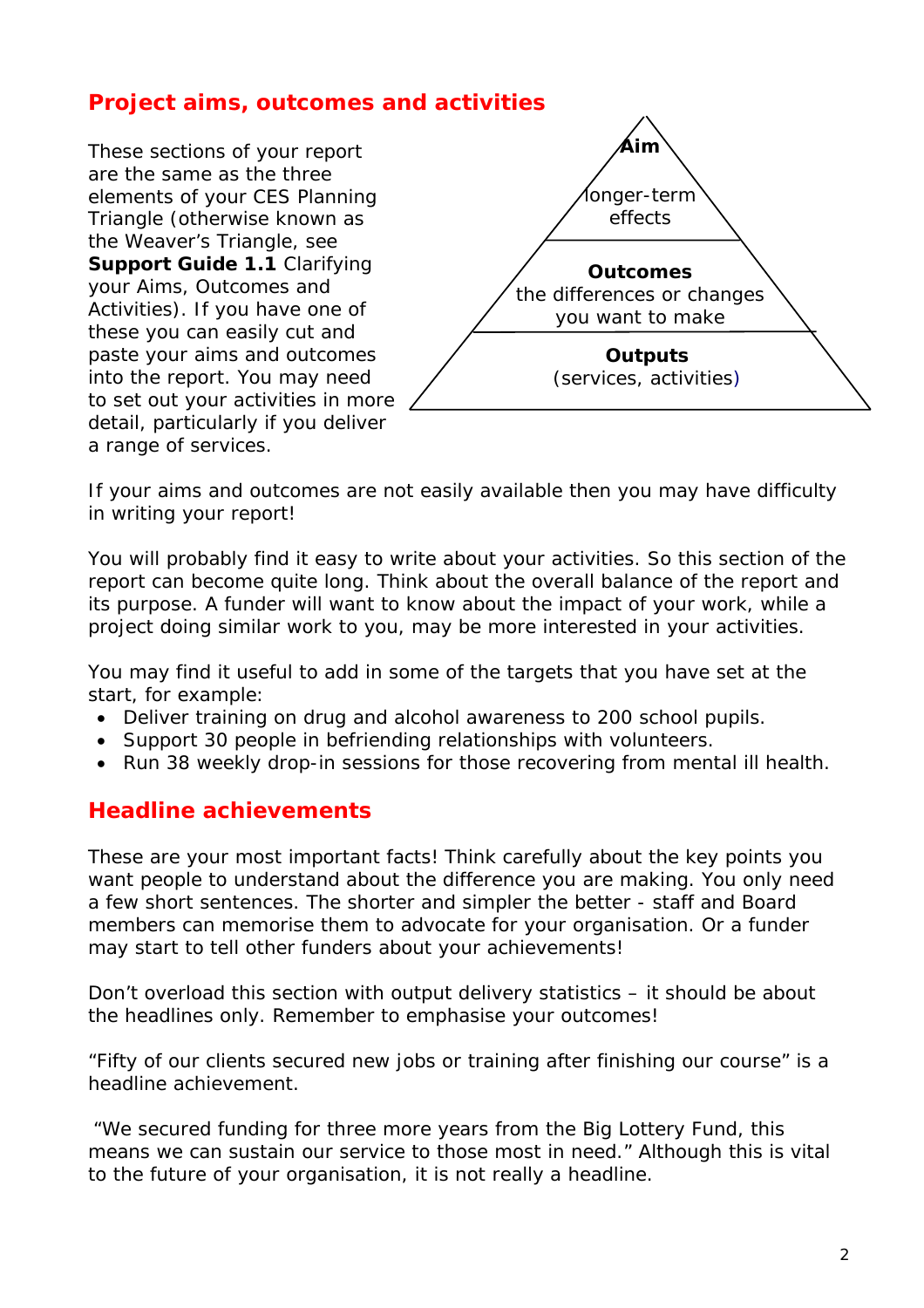# **Outputs: main facts and figures about our activities**

In this section you should set out the details of the services you have delivered and the activities you have carried out. You are likely to have some statistical information and the material can become very dense. Think about how you can make it easy for the reader to identify the key information at one read. Here are some things to think about:

**Bullet points and lists – these are helpful because they:** 

- split information up into manageable bits;
- present material quickly; and
- can be more easily read than dense paragraphs of information.

However, if you include a lot of lists, the reader may skim over them and miss important information.

**Pie charts and graphs** – These can illustrate data very quickly. They need to be easy to understand, so don't make them too small to read or overload them with detail. You may already have produced some of these from your analysis or you can create simple charts using Excel. If you use a lot of pie charts and graphs, your report can become too long and the reader can lose track of what they need to focus on. It may also not be possible to fit these into a funder's standard report format. Normal guidance is to explain everything that is represented in a chart or graph in words. This can make reports even longer, so think carefully about what you really need to explain or illustrate.

**Tables** – A table is a simple alternative if a graph or chart isn't suitable. A table can display information clearly and logically, so long as you keep the structure simple and don't use unnecessary words. It is useful to include a column/row for your targets in a table, not just the outputs you deliver. You may want to add in a column/row to explain any difference between the target and actual output, as illustrated below. This can help readers to find answers to their questions without needing to read more of your report or ask you for this information. However this will only be possible if the issues are easy to understand.

| <b>Activity</b>     | <b>Target</b> | <b>Actual</b> | <b>Reason for difference</b>          |
|---------------------|---------------|---------------|---------------------------------------|
| Deliver training on | 200           | 256           | Larger pupil groups worked with than  |
| drug and alcohol    | pupils        | pupils        | anticipated.                          |
| awareness to school |               |               |                                       |
| pupils.             |               |               |                                       |
| Support people in   | 30 people     | 26 people     | Staff long term illness delayed       |
| befriending         | supported     | supported     | training so lost potential volunteers |
| relationships with  |               |               |                                       |
| volunteers.         |               |               |                                       |
| Run weekly drop in  | 38            | 27            | Asbestos discovered in our building   |
| sessions for those  | sessions      | sessions      | so had to relocate office for 18      |
| recovering from     | per year      | run           | weeks, difficult to find suitable     |
| mental ill health   |               |               | alternative venue for drop in.        |

#### **Example table**

**Outcomes: what did we achieve?**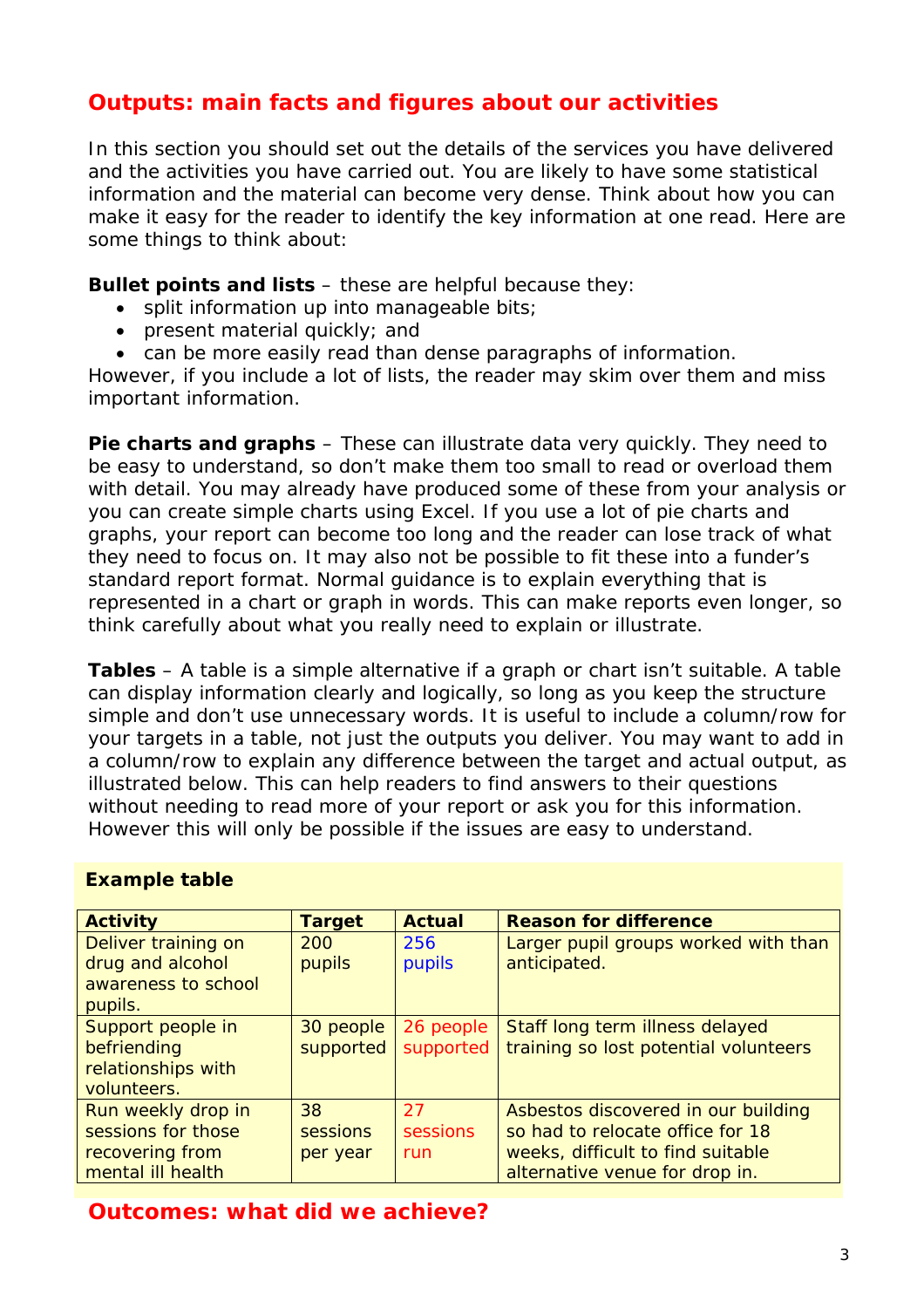When writing about outcomes, you need to give three levels of information:

**What happened overall -** the numbers who achieved the outcome, for example:

*"We worked with ten young people on issues of self-esteem. Over the year, eight of them showed an increase in self-esteem."* 

**Particular changes** - progress in relation to specific indicators, for example: *"Four participants were reluctant to speak out in the group and had poor eye contact with others at the start of the project. After 12 weeks they were taking a more active part in discussions, eye contact had also increased; this showed a clear improvement in their confidence and comfort in the group"* 

**Individual journeys** - more specific illustrations of success or challenges in individual cases, a mini case study, for example:

*"When we first began working with young man C he was getting into fights every weekend, was regularly picked up by the police drunk in the street, was ambivalent about getting a job, regularly smoked dope and dabbled in other drugs. It was difficult to win his trust and very slow going. During the course of our work he began to recognise the impact of his alcohol and drug consumption on himself and others. After 18 months with the project:* 

- *he is almost drug free and has moderated his consumption of alcohol,*
- *he has not been picked up by the police for 7 months,*
- *he organised a football session in the park with group members that has turned into a regular weekly fixture for involving other project participants*
- *he is waiting on a place at college to get the qualifications he missed through bad behaviour and truanting at school"*

All types of projects may use each of these elements to explain their outcomes, though the emphasis in each case may be different. For example:

- a project that supports six young people with severe disabilities towards an outcome of living independently, may emphasize individuals' personal stories.
- an advice agency that offers debt and money advice towards the outcome of reducing poverty, may emphasize the overall picture - they have increased income into households by £260,000 - and then give one or two individual stories to show how this happened.

It may not be always be possible to give precise numbers in relation to outcomes or it may not make sense to talk about numbers. For example: *"Most of the parents we worked with showed improvements in practical skills. The biggest areas of improvement were in knowledge about healthy eating and cooking skills."* 

However, such statements need a context and evidence to back them up. A critical reader could ask:

- How many parents were involved?
- What sorts of knowledge or skills have been acquired?
- What evidence of this is there?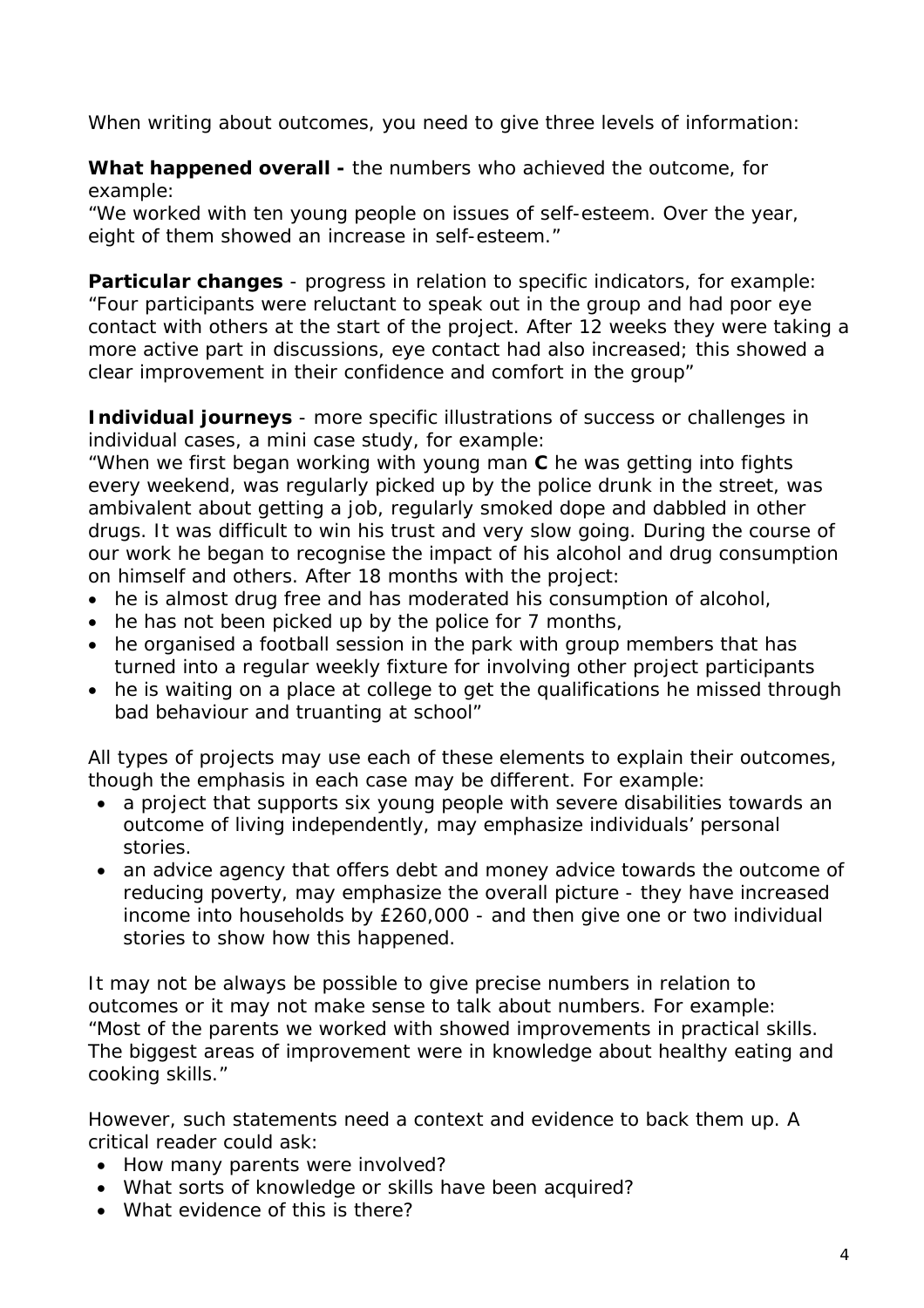If you wish to express your outcomes in this way, think about what else you need to show or tell the reader to back up your statements. You may find it helpful to add in typical quotes or visual evidence here.

If you have statistical information, you can present it in the form of bullet points, pie charts, graphs or tables (see page 3). Think about which is the best way to get your point across.



# **What stopped the outcome being achieved and why?**

You may have met unexpected challenges or not have achieved all your outcomes. While you may not wish to share these facts with those outside your organisation, you need to think about what slowed your progress, for example:

- Staff vacancies
- Activities that did not deliver the outcomes you hoped (eg a residential that was less successful)
- Personal issues outside your control (eg a family bereavement or a participant going into prison)

# **Case studies and quotes**

Case studies or quotes can help readers to understand your work. They add a different perspective to the report and let readers hear directly from your service-users and volunteers. Read our **Support Guide 3.2** *Writing Case Studies* to find out more.